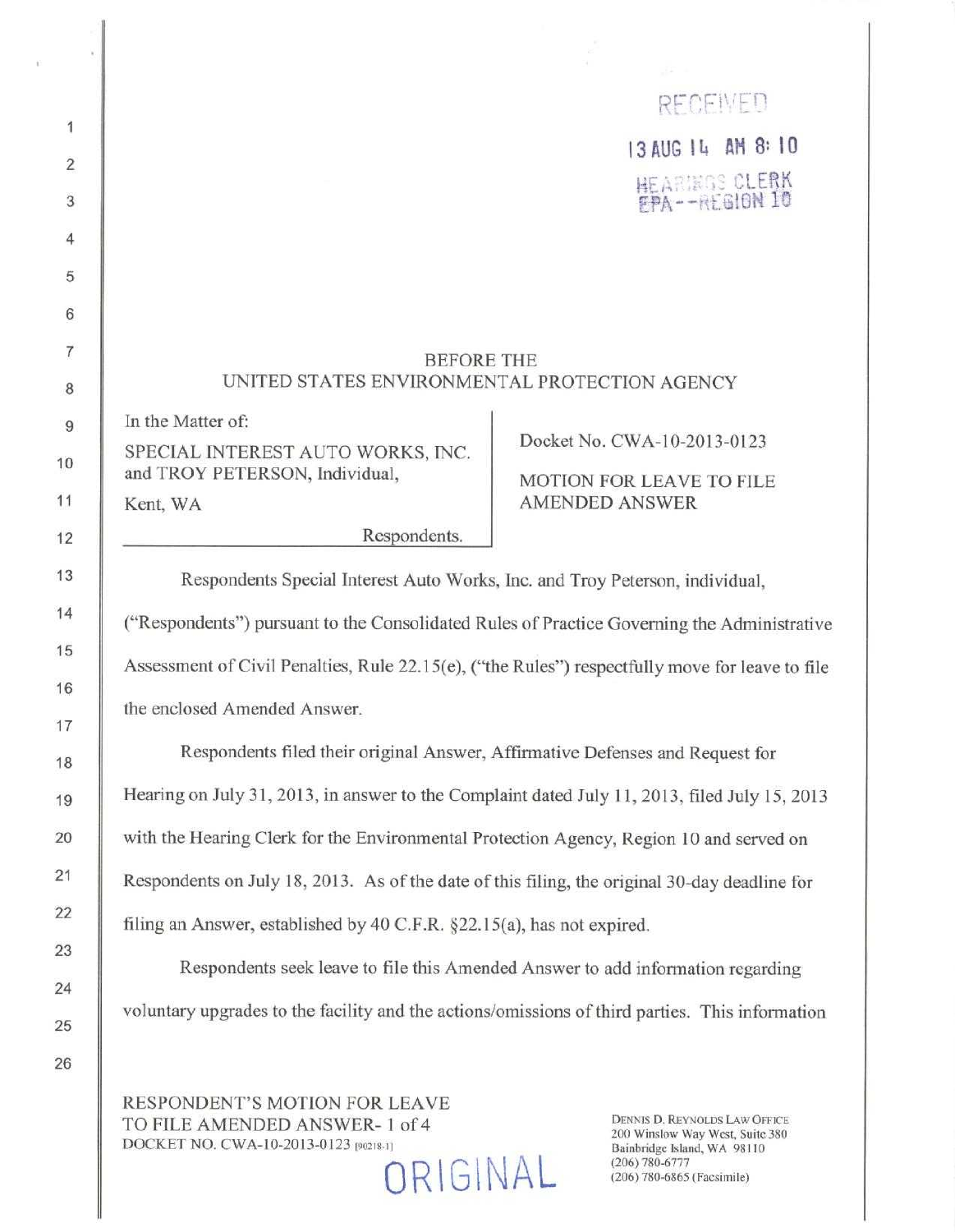is included to support their affirmative defenses and to more fully answer the allegations concerning a Proposed Penalty.

The Rules state that "[t]he respondent may amend the answer to the complaint upon motion granted by the Presiding Officer." 40 C.F.R. §22.15(e). Similarly, Fed. R. Civ. P. 15(a) allows parties to amend their pleadings "by leave of court or by written consent of the adverse party; and *leave shall be freely given when justice so requires.* Fed. R. Civ. P. 15(a). This policy is to be applied with "extraordinary liberality." *See Morongo Band of Mission Indians v. Rose,* 893 F.2d 1074, 1079 ( $9<sup>th</sup>$  Cir. 1990). A motion to amend should be denied only where it would be prejudicial, there has been bad faith, or the amendment would be futile. *HCMF Corp. v. Allen,* 238 F.3d 273, 276-77 (4th Cir.2001); *Gabrielson v. Montgomery Ward & Co.*, 785 F.2d 762, 766 (9th Cir.1986). None of these circumstances are present here.

Justice requires that the Presiding Officer grant Respondents leave to amend their Answer. Because of the prompt timing of the proposed amendments to the Original Answer, there will not be any prejudice to the Petitioner; the Motion is brought in good faith. Respondents' amended Answer will not delay this matter because it is submitted within the original 30-day time period for filing an Answer. Finally, a proposed amendment is futile only if no set of facts can be proved under the amendment to the pleadings that would constitute a valid and sufficient claim or defense. *Baker v. Pacific Far East Lines, Inc.,* 451 F.Supp. 84, 89 (N.D.Cal.1978); *see generally 3* J. Moore, Moore's Federal Practice p 15.08 (2d ed. 1974). Here, the proposed amendments provide support for Respondents' answer to allegations concerning the Proposed Penalty and Respondents' affirmative defenses.

RESPONDENT'S MOTION FOR LEAVE TO FILE AMENDED ANSWER- 2 of 4 DOCKET NO. CWA-10-2013-0123 [90218-i]

DENNIS D. REYNOLDS LAW OFFICE 200 Winslow Way West, Suite 380 Bainbridge Island, WA 98110 (206) 780-6777 (206) 780-6865 (Facsimile)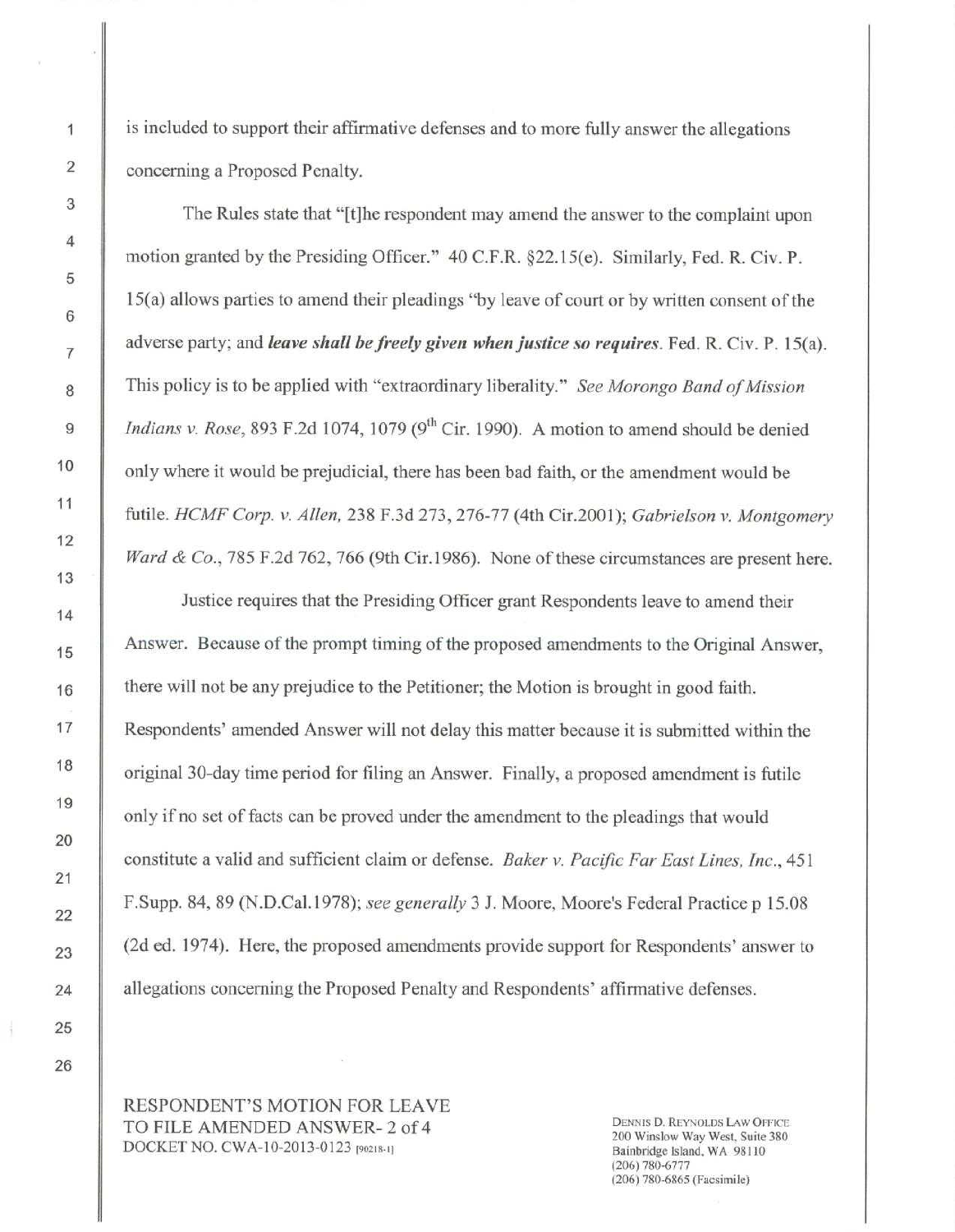Wherefore, for these and such other reasons as may appear just to the Presiding Officer, Respondents request that this Motion for Leave to File Amended Complaint be granted and that the attached order be entered.

DATED this  $12^{th}$  of August, 2013.

## DENNIS D. REYNOLDS LAW OFFICE

By '  $\frac{1}{2}$ 

Dennis D. Reynolds, WSBA #04762 *Attorneys for Respondents Special Interest Auto Works, Inc. and Troy Peterson*

RESPONDENT'S MOTION FOR LEAVE TO FILE AMENDED ANSWER- 3 of 4 DOCKET NO. CWA-10-2013-0123 1902Is-u

DENNIS D. REYNOLDS LAW OFFICE 200 Winslow Way West, Suite 380 Bainbridge Island, WA 981 10 (206) 780-6777 (206) 780-6865 (Facsimile)